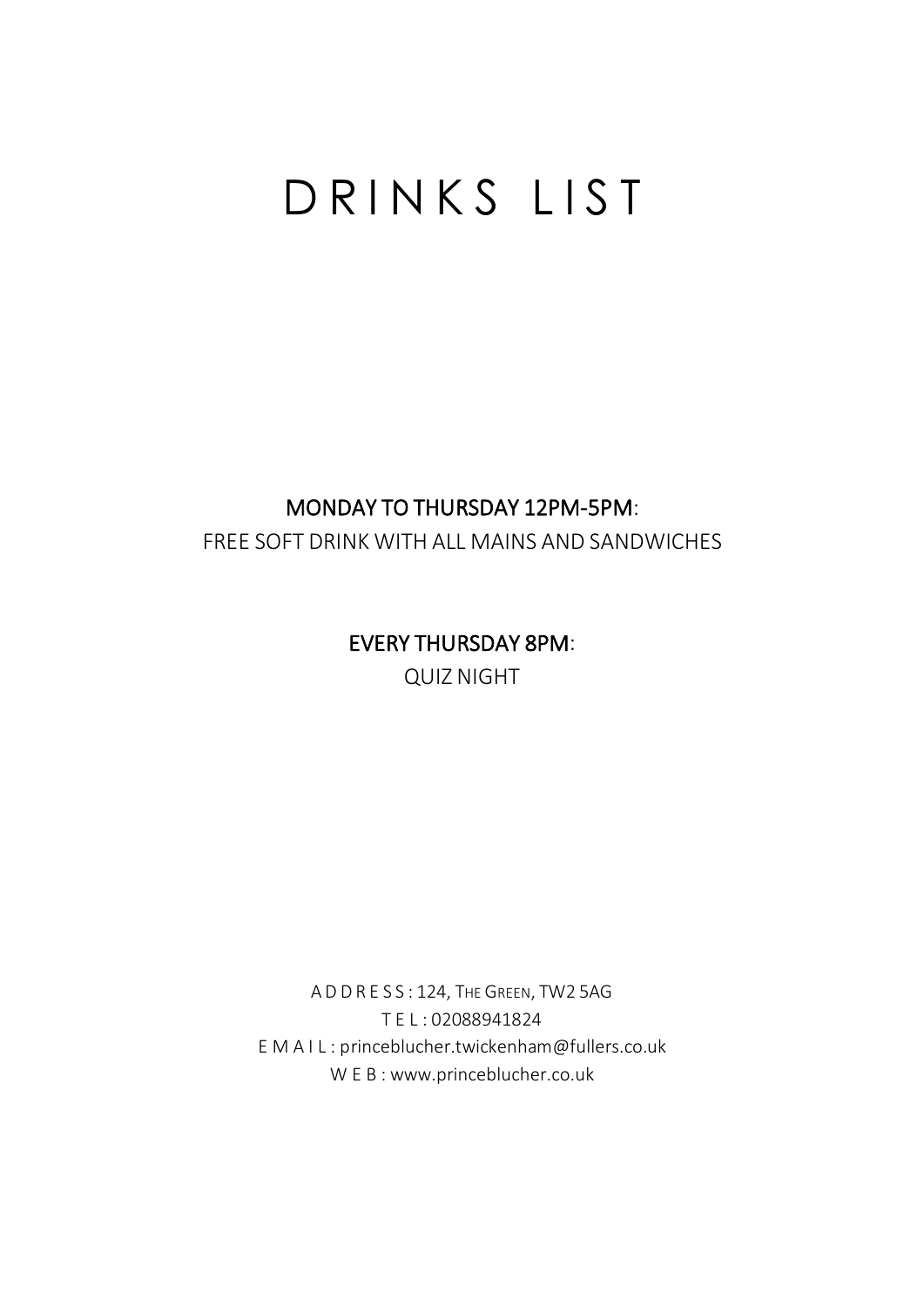# CASK ALES

#### FULLER'S LONDON PRIDE  $4.1\%$  65.05

*Known and loved for its smooth, distinctive malty base and rich balance of hop flavours, London Pride is the UK's favourite premium ale. It is complemented by well-developed hop character, from adding Target, Challenger and Northdown hops to the brew.*

#### TWICKENHAM ALES NAKED LADIES 4.4% £5.30

*Outstanding, glorious, hoppy golden ale using Noble hops for full-flavoured satisfaction. A light. A lovely floral classic bitter in aroma and taste. Inspired by the statues of water nymphs in York House gardens in Twickenham, known locally as the "Naked Ladies" - a proper local pint!* 

#### SEASONAL & GUEST ALES

*Please enquire at the bar to taste our ever-changing selection of guest beers and seasonal specials from Fuller's, Gale's and many local breweries.*

## D R A U G H T B F F R & C I D F R

| PERONI NASTRO AZURRO                                                                                   | ROME, ITALY     | 5.1% | £6.45 |
|--------------------------------------------------------------------------------------------------------|-----------------|------|-------|
| AMSTEL                                                                                                 | HOLLAND         | 4.1% | £5.20 |
| ASAHI                                                                                                  | IAPAN           | 5.0% | £6.55 |
| <b>FULLER'S FRONTIER</b>                                                                               | LONDON, ENGLAND | 4.5% | £5.90 |
| Doure a bright and don colour 8, immodiately offers un delicious fruit flavours delivering distinctive |                 |      |       |

*Pours a bright golden colour & immediately offers up delicious fruit flavours delivering distinctive notes of citrus, passion fruit & melon.*

| <b>GUINNESS</b>          | DUBLIN, IRELAND | 4.1% | £5.80 |
|--------------------------|-----------------|------|-------|
| <b>CORNISH DRY CIDER</b> | DULOE, ENGLAND  | 4.5% | £5.90 |

*Refined dry cider with a typical Westcountry character, created using a blend of bittersweet & dessert apples to give the cider a long dry finish.*

#### FULLERS ROTATIONAL TAP

*Please enquire at the bar to taste our ever-changing selection of Fullers & Friends exciting new offerings!*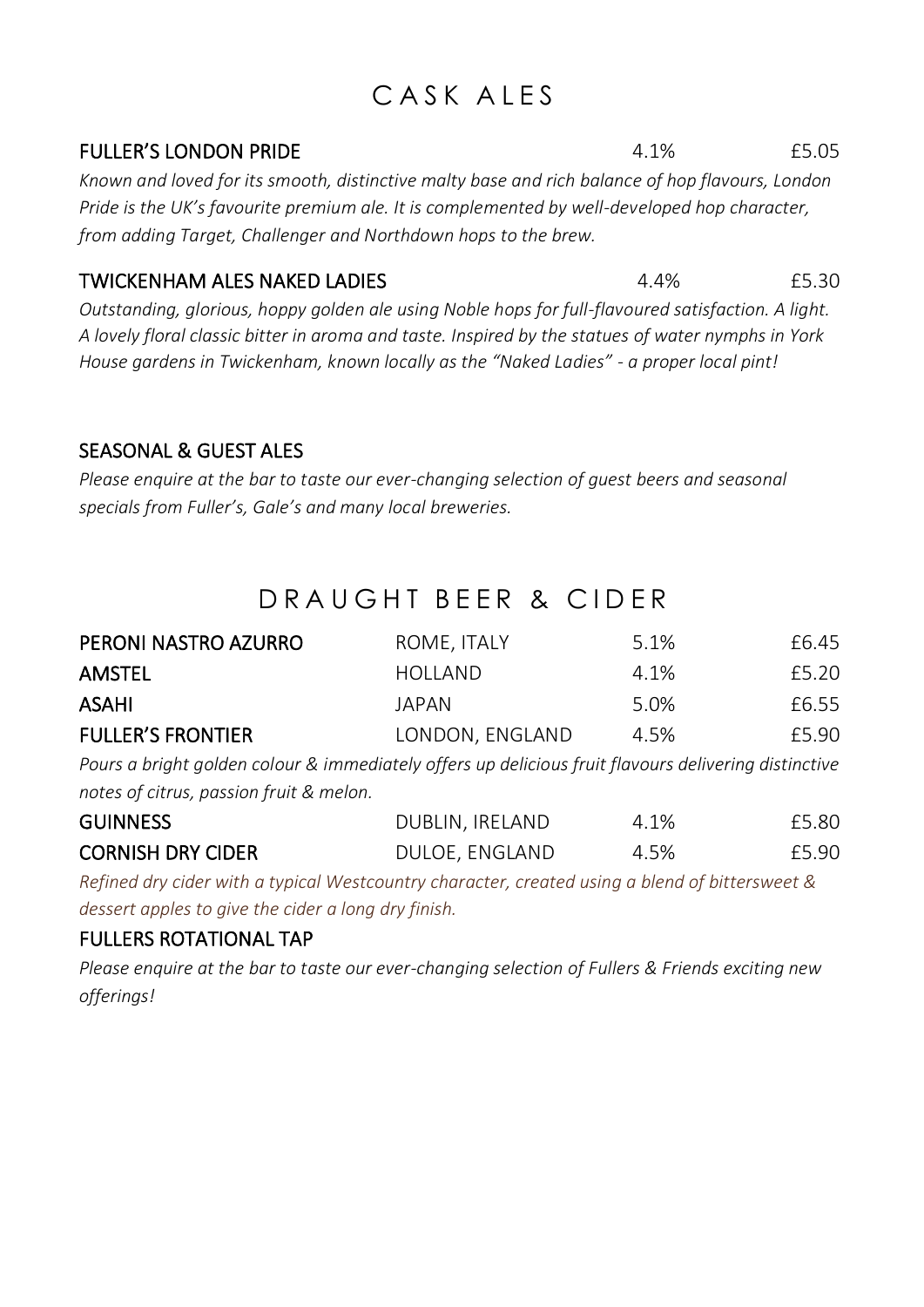# D R A U G H T P A L E A L E S

| <b>BEAVERTOWN NECKOIL LONDON, ENGLAND</b>                                                        |                                                                                              | 5.4% | £6.50 |
|--------------------------------------------------------------------------------------------------|----------------------------------------------------------------------------------------------|------|-------|
|                                                                                                  | A brew you can sit on and drink all day, rammed with Juicy malts and Huge tropical aromas of |      |       |
| mango and grapefruit.                                                                            |                                                                                              |      |       |
| <b>CAMDEN IPA</b>                                                                                | LONDON, ENGLAND                                                                              | 5.8% | £6.75 |
| Off Menu is hoppy and tropical, with a clean, crisp finish.                                      |                                                                                              |      |       |
| SIREN LUMINA IPA                                                                                 | BERKSHIRE, ENGLAND                                                                           | 4.2% | £6.65 |
| A hazy beer, with hoppy aromas of mango and pineapple with delicate citrus highlights. A perfect |                                                                                              |      |       |
| sessionable beer.                                                                                |                                                                                              |      |       |

#### GUEST BEERS

*Ask at the bar for our extensive collection of new IPA's every month.* 

# FULLERS BOTTLED BEERS

| 1845                                               | LONDON, ENGLAND                                                                                   | 6.3% | £5.25 |
|----------------------------------------------------|---------------------------------------------------------------------------------------------------|------|-------|
|                                                    | Best poured slowly, 1845 delivers a sweet, fruit cake aroma, a dark tawny colour and a dry finish |      |       |
| that sings of spices and raisin.                   |                                                                                                   |      |       |
| <b>BENGAL LANCER</b>                               | LONDON, ENGLAND                                                                                   | 5.3% | £5.25 |
|                                                    | On the palate; orange. Character is followed by floral and spicy notes from the hops-riding       |      |       |
| through to a satisfying finish of mild bitterness. |                                                                                                   |      |       |
| <b>ESB</b>                                         | LONDON, ENGLAND                                                                                   | 5.9% | £5.25 |

*Twice named world champion beer, Fuller's ESB is one of the most decorated ales of all time. It's strong, full bodied ale that has delighted drinkers for decades.* 

## BOTTLED BEERS

|                             | LAGERS         |      |       |
|-----------------------------|----------------|------|-------|
| ASAHI                       | JAPAN          | 5.2% | £5.10 |
| <b>PERONI BLUE</b>          | <b>ITALY</b>   | 5.1% | £4.95 |
| <b>HEINEKEN</b>             | <b>HOLLAND</b> | 5.0% | £4.80 |
| <b>SOL</b>                  | <b>MEXICO</b>  | 4.5% | £5.00 |
| <b>SAN MIGUEL</b>           | SPAIN          | 5.0% | £4.95 |
| <b>ERDINGER HEFE</b>        | <b>GERMANY</b> | 5.3% | £5.35 |
| <b>UMBRELLA GINGER BEER</b> | LONDON         | 5.0% | £5.15 |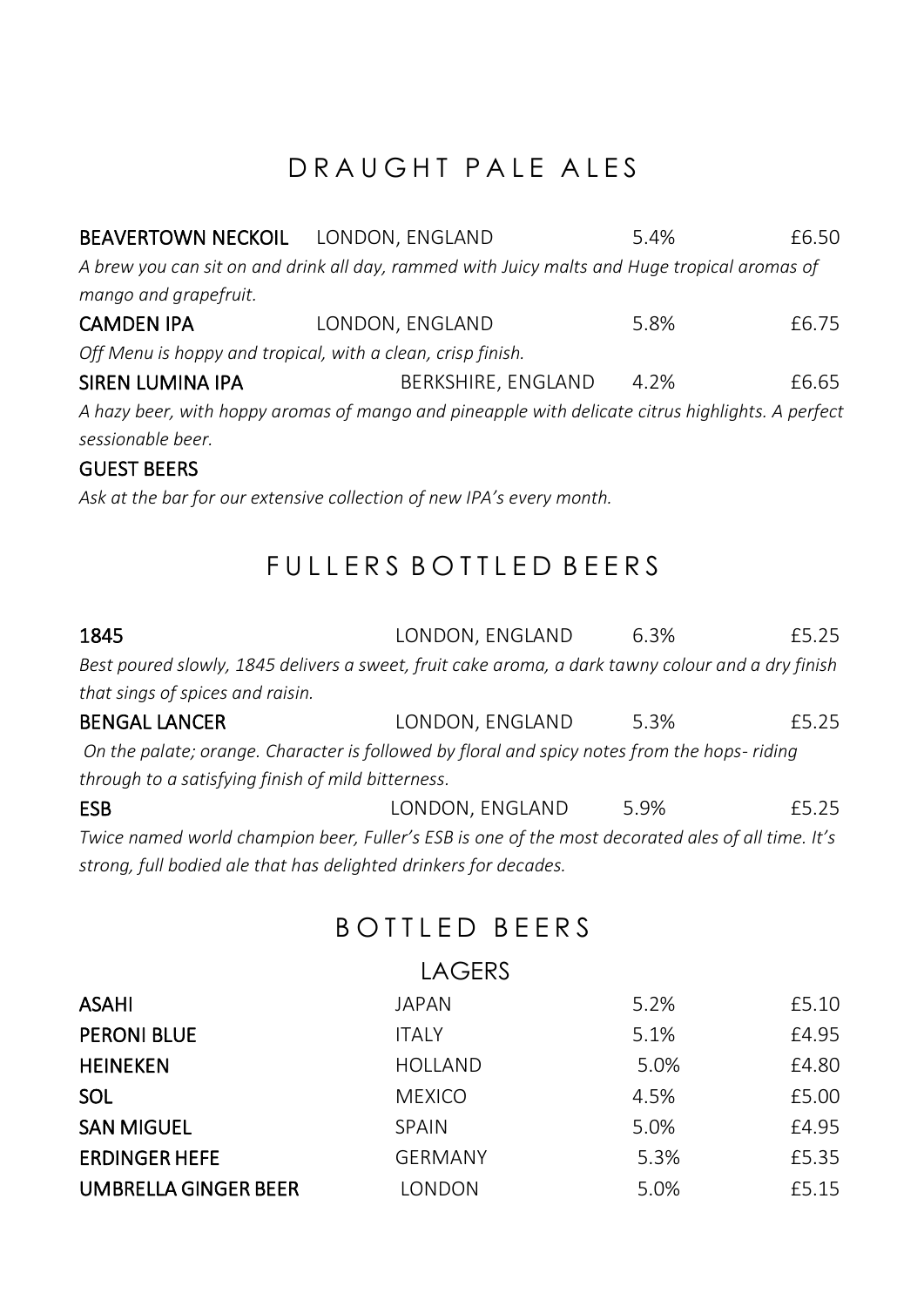#### NON ALCOHOLIC

| <b>ERDINGER ALKOHOLFREI</b>                                          | GERMANY            | 0.5%  | £4.95 |
|----------------------------------------------------------------------|--------------------|-------|-------|
| PERONI LIBERA 0%                                                     | <b>ITALY</b>       | 0.5%  | £3.75 |
| <b>HEINEKEN 0%</b>                                                   | HOLLAND            | 0.5%  | £3.65 |
|                                                                      | <b>GLUTEN FREE</b> |       |       |
| <b>CELIA</b>                                                         | <b>CZECH</b>       | 4.5%  | £5.35 |
| PERONI GLUTEN FREE                                                   | <b>ITALY</b>       | 5.1%  | £4.75 |
|                                                                      | CIDERS             |       |       |
| OLD MOUT POMEGRANTE AND STRAWBERRY (500ml)                           |                    | 4.0%  | £5.95 |
| OLD MOUT PINEAPPLE AND RASPBERRY(500ml)                              |                    | 4.0%  | £5.95 |
| OLD MOUT KIWI AND LIME (500ml)                                       |                    | 4.0%  | £5.95 |
| <b>CORNISH ORCHARDS PEAR CIDER (500ml)</b>                           |                    | 5.0%  | £5.90 |
| <b>CORNISH ORCHARDS BLUSH CIDER (500ml)</b>                          |                    | 5.0%  | £6.25 |
| <b>BULMERS IRISH CIDER (500ml)</b>                                   |                    | 4.5%  | £5.80 |
|                                                                      | GIN                |       |       |
| <b>TANQUERAY</b>                                                     | LONDON, ENGLAND    | 43.1% | £4.20 |
| Pairs well with a slice of lime and Fever Tree Premium tonic.        |                    |       |       |
| <b>HENDRICKS</b>                                                     | SCOTLAND           | 41.4% | £5.20 |
| Pairs well with a slice of cucumber and Fever Tree Premium tonic.    |                    |       |       |
| <b>MONKEY 47</b>                                                     | <b>GERMANY</b>     | 47%   | £5.60 |
| Pairs well with a slice of lime and Fever Tree Mediterranean tonic.  |                    |       |       |
| <b>SIPSMITH</b>                                                      | LONDON, ENGLAND    | 41.6% | £5.10 |
| Pairs well with a slice of lime and Fever Tree Premium tonic.        |                    |       |       |
| SIPSMITH SLOE                                                        | LONDON, ENGLAND    | 29%   | £4.75 |
| Pairs well with a slice of lemon and Fever Tree Lemon tonic.         |                    |       |       |
| SIPSMITH LEMON DRIZZLE                                               | LONDON, ENGLAND    | 40.4% | £5.25 |
| Pairs well with a slice of lemon and Fever Tree Mediterranean tonic. |                    |       |       |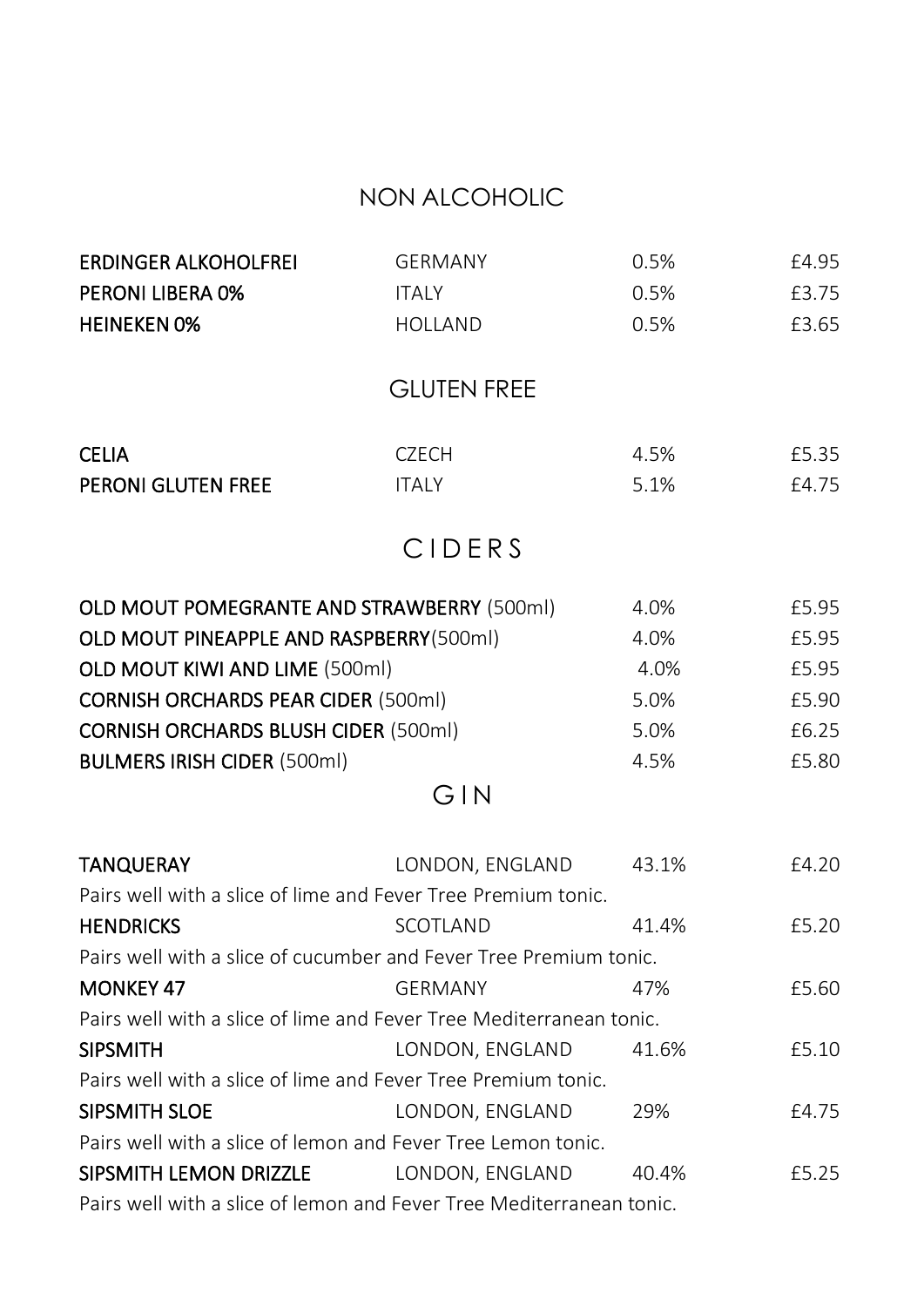| SIPSMITH STRAWBERRY SMASH LONDON, ENGLAND                             |                    | 40%   | £5.25 |
|-----------------------------------------------------------------------|--------------------|-------|-------|
| Pairs well with a strawberry slice and Fever Tree Elderflower tonic.  |                    |       |       |
| SIPSMITH ZESTY ORANGE                                                 | LONDON, ENGLAND    | 40%   | £5.20 |
| Pairs well with a slice of orange and Fever Tree Mediterranean tonic. |                    |       |       |
| <b>TANQUERAY SEVILLE ORANGE LONDON, ENGLAND</b>                       |                    | 43.1% | £5.10 |
| Pairs well with a slice of orange and Fever Tree Premium tonic.       |                    |       |       |
| <b>BOE VIOLET</b>                                                     | SCOTLAND           | 41.5% | £5.45 |
| Pairs well with a slice of lime and Fever Tree Premium tonic.         |                    |       |       |
| <b>PINKSTER</b>                                                       | CAMBRIDGE, ENGLAND | 37.5% | £5.20 |
| Pairs well with a strawberry slice and Fever Tree Premium tonic.      |                    |       |       |
| WHITLEY RHUBARD & GINGER LONDON, ENGLAND                              |                    | 43%   | £5.20 |
| Pairs well with a slice of lime and Fever Tree Elderflower tonic.     |                    |       |       |
| WARNER ELDERFLOWER                                                    | LONDON, ENGLAND    | 40%   | £5.15 |
| Pairs well with a slice of lime and Fever Tree Elderflower tonic.     |                    |       |       |
| <b>WARNER HONEYBEE</b>                                                | LONDON, ENGLAND    | 40%   | £5.65 |
| Pairs well with a slice of lemon and Fever Tree Premium tonic.        |                    |       |       |
| TARQUINS STRAWBERRY & LIME LONDON, ENGLAND                            |                    | 38%   | £5.60 |
| Pairs well with a strawberry slice and Fever Tree Premium tonic.      |                    |       |       |
| SEEDLIP GROVE 42                                                      | LONDON, ENGLAND    | 0%    | £3.50 |
| Pairs well with a slice of lime and Fever Tree Premium tonic.         |                    |       |       |

#### ASK OUR STAFF FOR OUR RANGE OF FEVER TREE TONICS.

V O D K A

| <b>SMIRNOFF BLACK</b>    | <b>RUSSIA</b>     | 40%   | £4.20 |
|--------------------------|-------------------|-------|-------|
| <b>ZUBROWKA</b>          | POLAND            | 37.5% | £4.75 |
| STOLICHNAYA RED          | <b>RUSSIA</b>     | 40%   | £4.80 |
| <b>GREY GOOSE</b>        | <b>FRANCE</b>     | 40%   | £5.05 |
|                          | RUM               |       |       |
| <b>BACARDI SPICED</b>    | <b>CURA</b>       | 35.0% | £4.05 |
| <b>BACARDI OCHO</b>      | <b>CUBA</b>       | 40.0% | £4.85 |
| <b>CHAIRMANS RESERVE</b> | ST. LUCIA         | 40.0% | £4.65 |
| <b>KRAKEN SPICED</b>     | TRINIDAD & TOBAGO | 40.0% | £4.30 |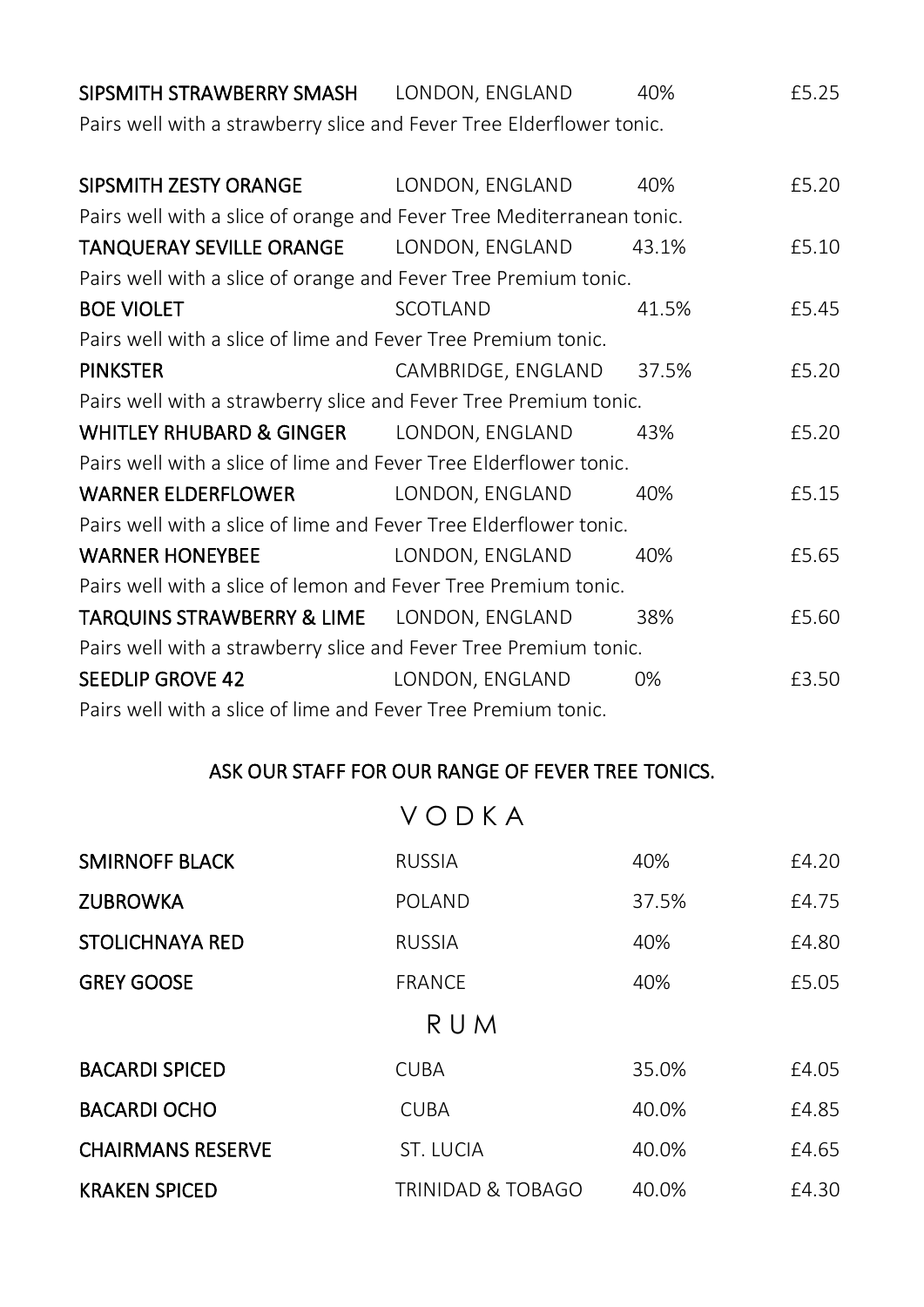| KOKO KANU COCONUT                   | <b>JAMAICA</b>    | 37.5% | £4.30 |
|-------------------------------------|-------------------|-------|-------|
| <b>MOUNT GAY</b>                    | <b>BARBADOS</b>   | 40.0% | £4.05 |
| <b>HAVANA CLUB 3YR</b>              | <b>CUBA</b>       | 40.0% | £3.80 |
| <b>HAVANA CLUB 7YR</b>              | <b>CUBA</b>       | 40.0% | £4.55 |
| <b>RON ZACAPPA</b>                  | <b>GUATEMALA</b>  | 40.0% | £5.30 |
|                                     | BRANDY            |       |       |
| <b>REMY MARTIN VSOP</b>             | <b>FRANCE</b>     | 40.0% | £5.05 |
| <b>HENNESSY COGNAC</b>              | <b>FRANCE</b>     | 40.0% | £4.30 |
| <b>HENNESSY XO</b>                  | <b>FRANCE</b>     | 40.0% | £9.90 |
|                                     | TEQUILA           |       |       |
| PATRÓN AÑEJO                        | <b>MEXICO</b>     | 40.0% | £5.50 |
| PATRÓN SILVER                       | <b>MEXICO</b>     | 35.0% | £5.40 |
| <b>OLMECA SILVER</b>                | <b>MEXICO</b>     | 35.0% | £3.90 |
|                                     | LIQUERS/APERITIFS |       |       |
| SAMBUCA WHITE                       | <b>ITALY</b>      | 38.0% | £4.05 |
| <b>JAGERMEISTER</b>                 | <b>GERMANY</b>    | 35.0% | £4.35 |
| <b>ARCHERS</b>                      | ENGLAND           | 18.0% | £3.90 |
| <b>AMARETTO</b>                     | <b>ITALY</b>      | 28.0% | £4.25 |
| BAILEY'S (50ml)                     | IRELAND           | 17.0% | £4.70 |
| <b>COINTREAU</b>                    | <b>FRANCE</b>     | 40.0% | £4.25 |
| <b>CHAMBORD</b>                     | <b>FRANCE</b>     | 16.5% | £4.25 |
| MARTINI ROSSO (50ml)                | <b>ITALY</b>      | 15.0% | £3.70 |
| SOUTHERN COMFORT                    | <b>USA</b>        | 35.0% | £4.25 |
| <b>KAHLUA</b>                       | <b>MEXICO</b>     | 20.0% | £4.15 |
| <b>CAMPARI</b>                      | <b>ITALY</b>      | 25.0% | £3.55 |
| HARVEY'S BRISTOL CREAM (50ml) SPAIN |                   | 17.5% | £2.40 |
| TAYLOR'S TAWNY 10YR (50ml)          | PORTUGAL          | 15.0% | £3.80 |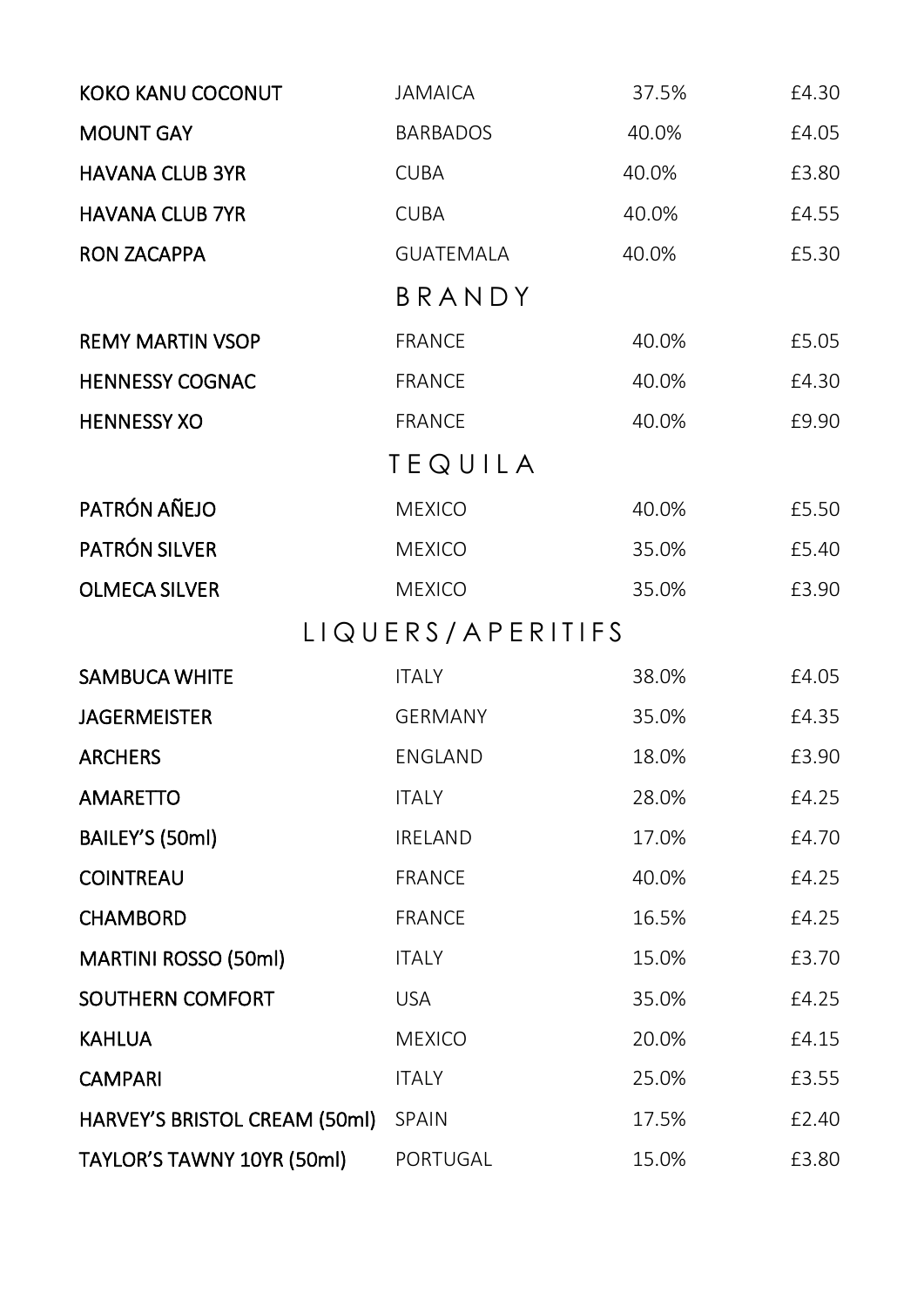# WHISKEY-AMERICAN BOURBON

| <b>JACK DANIEL'S</b>    | <b>TENNESSEE</b>       | 40.0% | £4.35 |
|-------------------------|------------------------|-------|-------|
| <b>WOODFORD RESERVE</b> | <b>KENTUCKY</b>        | 43.2% | £4.85 |
| <b>MAKERS MARK</b>      | <b>KENTUCKY</b>        | 45%   | £4.60 |
|                         | WHISKY-SINGLE MALTS    |       |       |
| <b>LAPHROAIG 10YR</b>   | <b>ISLE OF ISLAY</b>   | 45.8% | £4.90 |
| <b>LAGAVULIN 16YR</b>   | <b>ISLE OF ISLAY</b>   | 45.8% | £5.30 |
| <b>BALVENIE 12YR</b>    | <b>SPEYSIDE</b>        | 40.0% | £4.90 |
| <b>GLENFIDDICH 12YR</b> | <b>SPEYSIDE</b>        | 40.0% | £4.85 |
| <b>TALISKER</b>         | <b>ISLE OF SKYE</b>    | 45.8% | £4.85 |
| <b>MACALLAN 12YR</b>    | <b>SPEYSIDE</b>        | 40.0% | £6.40 |
|                         | WHISKY-SCOTTISH BLENDS |       |       |
| JOHNNIE WALKER RED      | <b>KILMARNOCK</b>      | 40.0% | £3.80 |
| JOHNNIE WALKER BLACK    | <b>KILMARNOCK</b>      | 40.0% | £4.55 |
| <b>HIBIKI HARMONY</b>   | JAPAN                  | 43.0% | £6.40 |
| <b>CHIVAS REGAL</b>     | <b>SPEYSIDE</b>        | 40.0% | £4.55 |
| WHISKEY-THE IRISH       |                        |       |       |
| <b>JAMESONS</b>         | <b>IRELAND</b>         | 40.0% | £4.25 |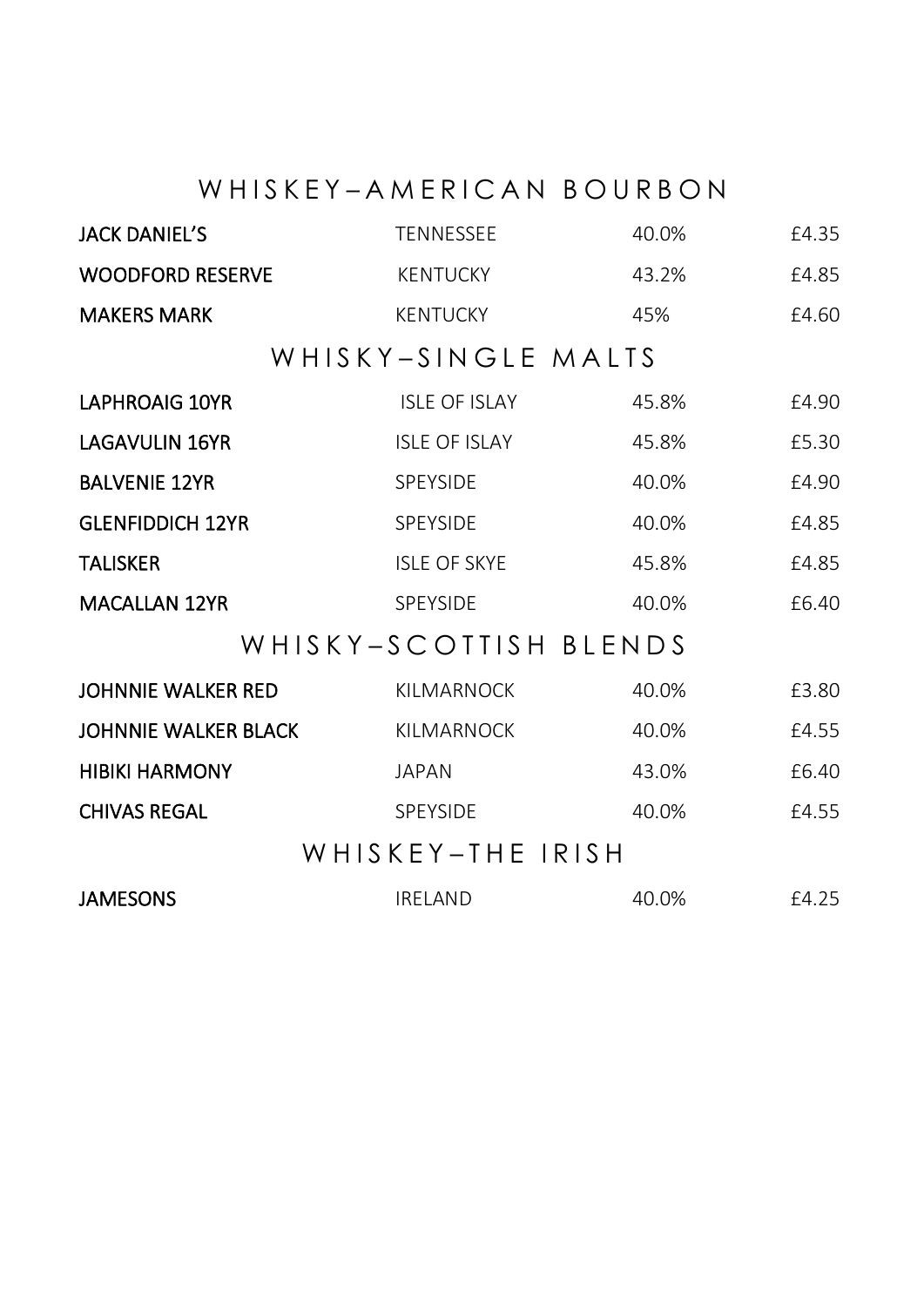# WHITE WINE

#### 175ML|250ML|BOTTLE

| CA' MARITTA PINOT GRIGIO                          | Veneto, ITALY           | £5.40 £7.70 £21.50  |
|---------------------------------------------------|-------------------------|---------------------|
| Crisp   pear   apple(vg)                          |                         |                     |
| DOMAINE ST MARC SAUVIGNON BLANC Languadoc, FRANCE |                         | £5.60 £8.10 £22.50  |
| Zesty   bright   mouth-watering(vg)               |                         |                     |
| LANARK LANE SAUVIGNON BLANC Marlborough, NZ       |                         | £7.80 £11.20 £31.00 |
| Intense   tropical   long                         |                         |                     |
| PICPOUL DE PINET DELSOL                           | Languadoc, FRANCE       | £6.50 £9.40 £26.00  |
| Pear   saline   fresh (vg)                        |                         |                     |
| <b>SHORELINE CAPE WHITE</b>                       | Western Cape, SA        | £5.00 £7.20 £20.00  |
| Zesty   thirst-quenching   all rounder            |                         |                     |
| <b>LEONARD ROAD CHARDONNAY</b>                    | New South Wales, AUS    | £5.50 £7.90 £22.00  |
| Tropical   fresh   unoaked                        |                         |                     |
| PAZO DE VILLAREI ALBARINO                         | Pias Baixas, SPAIN      | £7.40 £10.60 £29.50 |
| Peachy   sea salt   pepper                        |                         |                     |
| RIOJA BLANCO, RIO DEL REY                         | Rioja, SPAIN            | £22.00              |
| Fresh   citrus   floral                           |                         |                     |
| LE VERSANT VIOGNIER                               | Languadoc, FRANCE       | £24.00              |
| Ripe   summery   apricot(vg)                      |                         |                     |
| <b>VALDE CHENIN BLANC RESERVE</b>                 | Swartland, SA           | £31.50              |
| Rich   creamy   toast                             |                         |                     |
| DOMAINE DURAND DU CHATEAU                         | Loire Valley, FRANCE    | £37.00              |
| Direct   stony   elegant                          |                         |                     |
| <b>CHABLIS I'ORANGERIE DU CHATEU</b>              | Burgundy, FRANCE        | £39.00              |
| Green apple   lemon   stony(vg)                   |                         |                     |
| CHABLIS, BICHOT {37.5cl}                          | Burgundy, FRANCE        | £19.50              |
| Elegant   clean   crisp(vg)                       |                         |                     |
| SAM'S COLLECTION CHARDONNAY                       | Eden Valley, AUSTRAILIA | £37.00              |
| Elegant   textured   lightly-oaked                |                         |                     |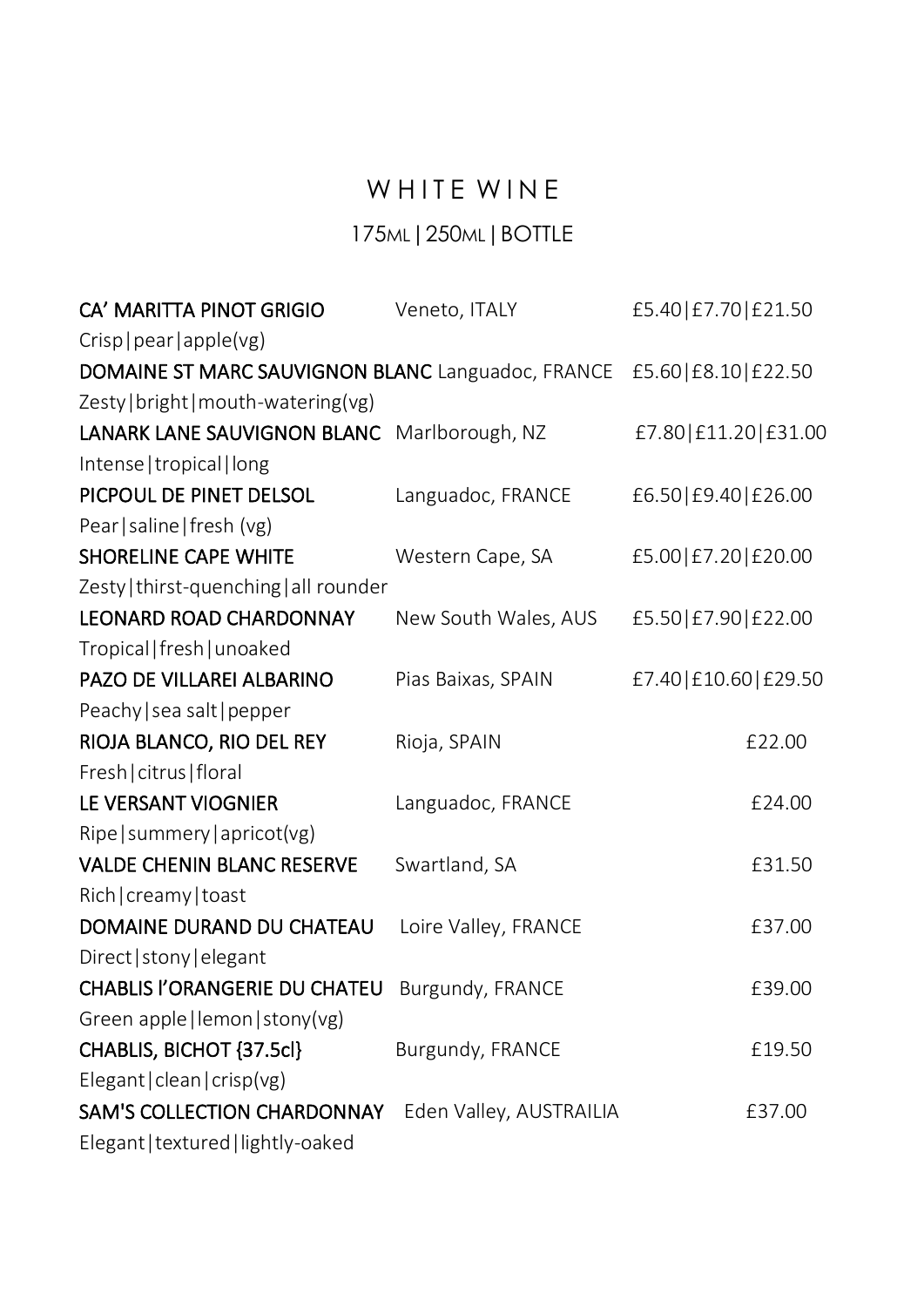## R E D W IN E 175ML|250ML|BOTTLE

| LA PALMA MERLOT                                         | Cachapoal, CHILE     | £5.50 £7.90 £22.00  |
|---------------------------------------------------------|----------------------|---------------------|
| Ripe   blackcurrant   round(vg)                         |                      |                     |
| LA VUELTA MALBEC                                        | Mendoza, ARGENTINA   | £6.30 £9.00 £25.00  |
| Light   elegant   unoaked(vg)                           |                      |                     |
| LES CENT VERRES PINOT NOIR                              | Languedoc, FRANCE    | £6.00 £8.60 £24.00  |
| Light   delicate   red-berried                          |                      |                     |
| <b>RED BRIDGE SHIRAZ</b>                                | South Australia, AUS | £5.80 £8.30 £23.00  |
| Cherry   spice   smooth (vg)                            |                      |                     |
| COTES DU RHONE, DUMAINE DU GREZAS Rhone, FRANCE         |                      | £7.10 £10.30 £28.50 |
| Strawberry   herbs   earthy                             |                      |                     |
| <b>LANARK LANE PINOT NOIR</b>                           | Marlborough, NZ      | £30.00              |
| Cherry   silky   smoke                                  |                      |                     |
| LA CAPITANA CARMENERE                                   | Cachapoal, CHILE     | £27.00              |
| Dark   mint   cocoa                                     |                      |                     |
| <b>CORBIERES CHATEUA GRAND MOULIN Corbieres, FRANCE</b> |                      | £27.50              |
| Rustic   dark   spicy(vg)                               |                      |                     |
| <b>MARA VALPOLICELLA RIPASSO</b>                        | Valpolicella, ITALY  | £31.00              |
| Warming   chocolate   red-berried                       |                      |                     |
| <b>BOSAN VALPOLICELLA RIPASSO {37cl}</b>                | Valpolicella, ITALY  | £21.00              |
| Warming   chocolate   red-berried                       |                      |                     |
| RIOJA RESERVA, RIO DEL REY                              | Rioja, SPAIN         | £32.00              |
| Savoury   elegant   currants                            |                      |                     |
| HAUT-COTES DU NUITS, BICHOT                             | Burgundy, FRANCE     | £37.00              |
| Crisp   pear   apple(vg)                                |                      |                     |
| CH.HAUT-BAGES MONPELOU 2012 PAUILLIAC Bordeaux, FRANCE  |                      | £47.00              |
| Mature   tobacco   cassis                               |                      |                     |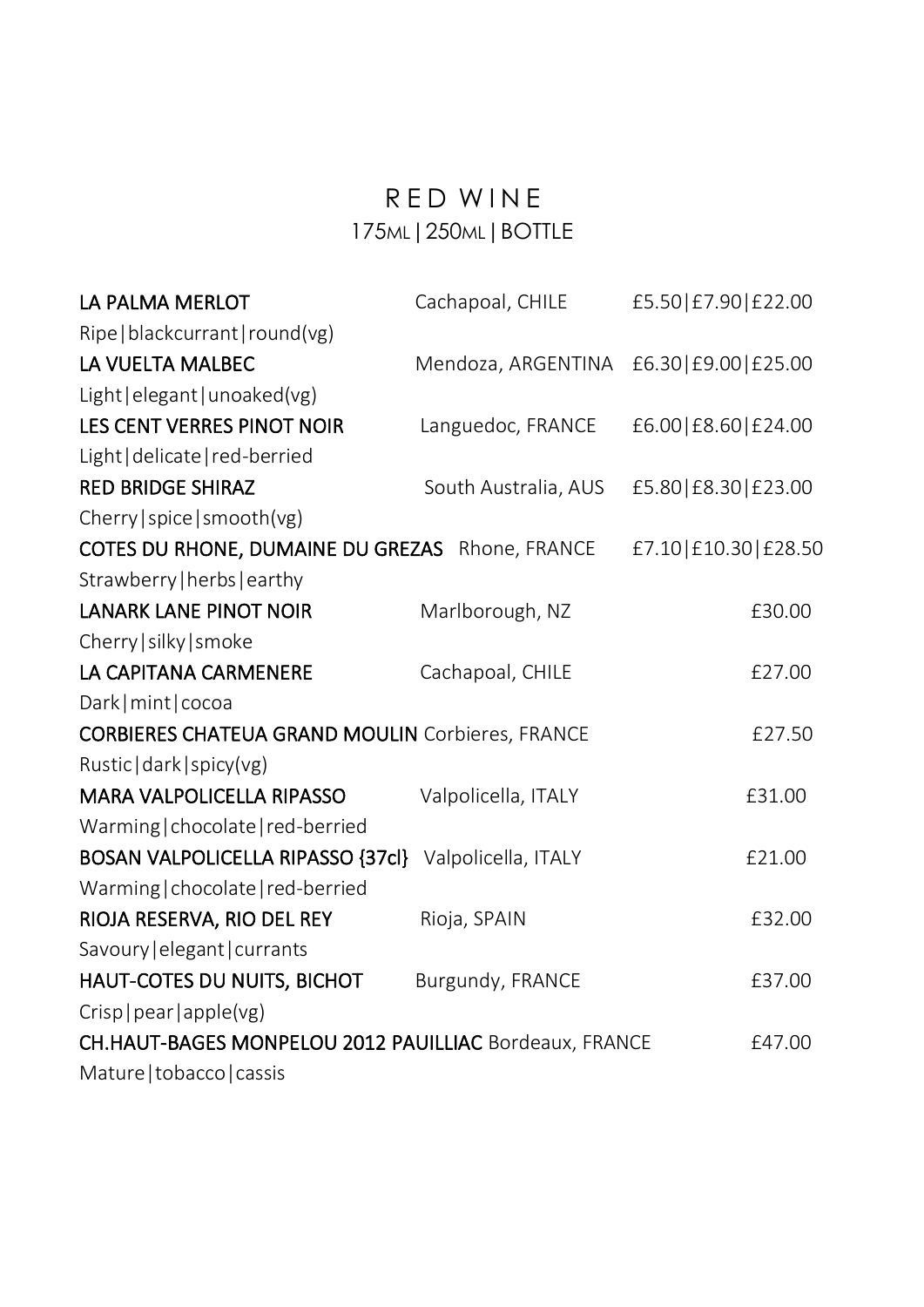# R O S É 175ML|250ML|BOTTLE

| Veneto, ITALY                                | £5.50 £7.90 £22.00 |
|----------------------------------------------|--------------------|
|                                              |                    |
| FEATHER FALLS ZINFANDEL ROSÉ California, USA | £5.50 £7.90 £22.00 |
|                                              |                    |
| Languedoc, FRANCE                            | £25.00             |
|                                              |                    |
| Provence, FRANCE                             | £29.50             |
|                                              |                    |
|                                              |                    |

# **SPARKLING**

| 125ML   BOTTLE |  |
|----------------|--|
|----------------|--|

| BOLNEY ESTATE BUBBLY BRUT NV                           | West Sussex, ENGLAND | £45.00 |
|--------------------------------------------------------|----------------------|--------|
| Honeyed   floral   zesty(vg)                           |                      |        |
| LAVERSTOKE PARK FARM LIMITED RELEASEHampshire, England |                      |        |
| £48.00                                                 |                      |        |
| $Dry$   berries   pear(vg)                             |                      |        |
| COURT GARDEN CLASSIC CUVEE [37.5cl                     | East Sussex, ENGLAND | £26.00 |
| Citrus   gooseberry   refreshing(vg)                   |                      |        |
| FURLEIGH ESTATE BRUT ROSÉ                              | Dorset, ENGLAND      | £48.00 |
| Fresh berries   brioche   long(vg)                     |                      |        |
| LAURENT-PERRIER LA CUVEE BRUT NV                       | Champagne, FRANCE    | £64.00 |
| Floral   citrus   more-ish(vg)                         |                      |        |
| LA TORDERA 'SERRAI' PROSECCO DOCG Treviso, ITALY       |                      | £34.00 |
| Delicate $ dry $ pear(vg)                              |                      |        |
| LA TORDERA PROSECCO DOC {20cl}                         | Treviso, ITALY       | £9.70  |
| $Dry $ peach $ $ pear(vg)                              |                      |        |
| LA TORDERA GABRY ROSÉ BRUT {20cl}                      | Treviso, ITALY       | £9.70  |
| $Dry$   berries   pear(vg)                             |                      |        |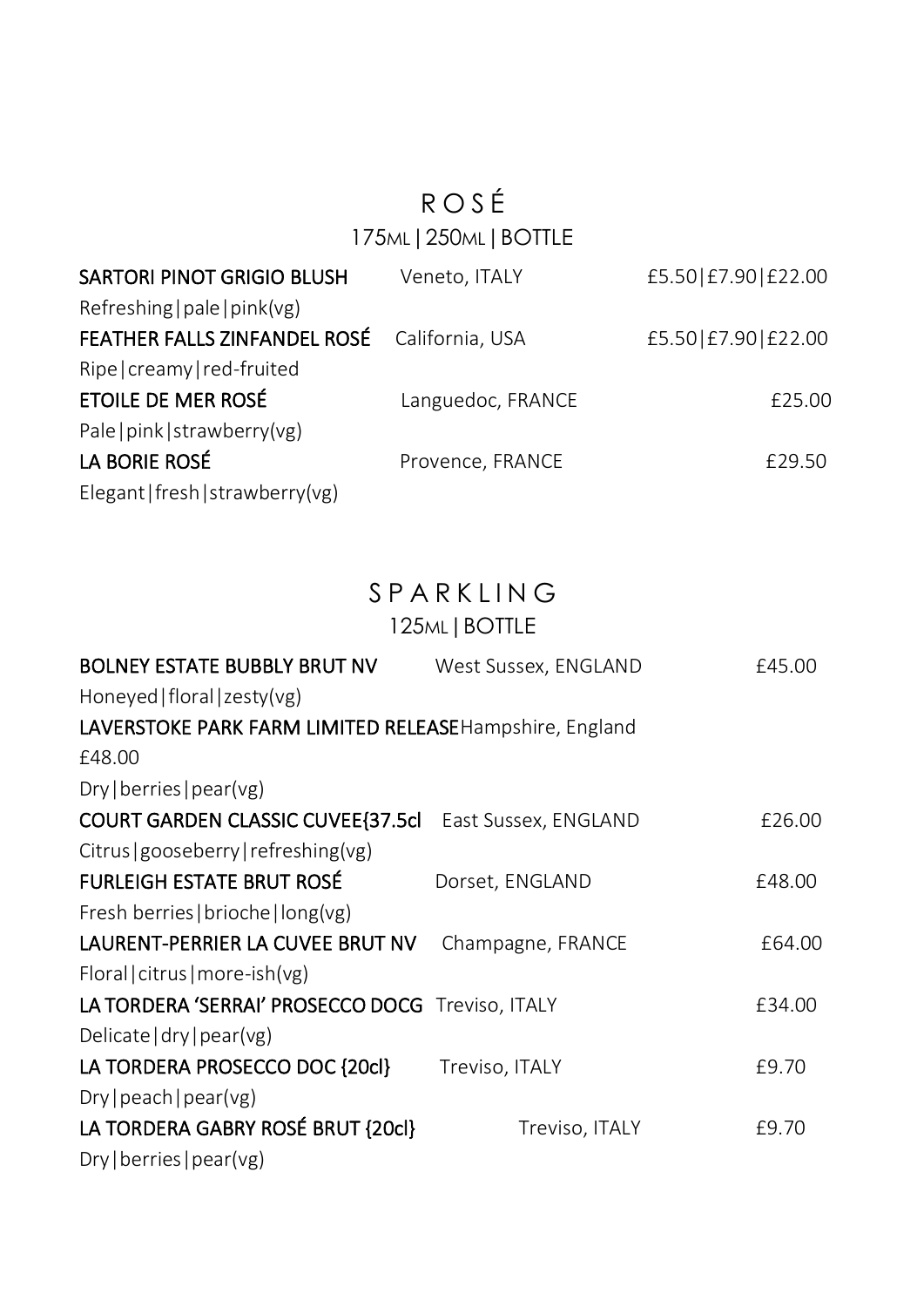# COCKTAILS / SHOOTERS

| <b>APEROL SPRITZ</b>                                               | £7.85 |
|--------------------------------------------------------------------|-------|
| Aperol, Prosecco and a splash of soda.                             |       |
| <b>COSMOPOLITAN</b>                                                | £8.00 |
| Vodka, cranerry juice and lime                                     |       |
| <b>KIR ROYALE</b>                                                  | £7.50 |
| Crème de Cassis and Prosecco.                                      |       |
| <b>EL DIABLO</b>                                                   | £8.00 |
| Tequila, crème de cassis, ginger beer and lime.                    |       |
| <b>ESPRESSO MARTINI</b>                                            | £8.00 |
| Kahlua, vodka, espresso.                                           |       |
| (replace Kahlua with Baileys to make it a Flat White Martini!)     |       |
| <b>FRENCH MARTINI</b>                                              | £8.00 |
| Vodka, chambord and pineapple juice.                               |       |
| <b>CUBA LIBRA</b>                                                  | £8.00 |
| White rum, pepsi max and lime.                                     |       |
| <b>DAQUIRI</b>                                                     | £8.00 |
| White rum, lime and sugar syrup.                                   |       |
| <b>AMARETTO SOUR</b>                                               | £8.00 |
| Disaronno Amaretto, Lemon juice, sugar syrup                       |       |
| <b>WHITE RUSSIAN</b>                                               | £8.00 |
| Vodka, Kahlua, Cream, Milk.                                        |       |
| <b>IRISH COFFEE</b>                                                | £8.00 |
| Jameson whiskey, espresso, cream, sugar.                           |       |
| <b>SAY IT AIN'T SLOE</b>                                           | £8.00 |
| Sipsmith sloe gin, fever Tree lemon tonic and a sprig of rosemary. |       |
| <b>JAGERBOMB</b>                                                   | £6.00 |
| <b>BABY GUINNESS</b>                                               | £4.30 |
| <b>SLIPPERY NIPPLE</b>                                             | £4.30 |
| <b>JAM DOUGNUT</b>                                                 | £4.30 |